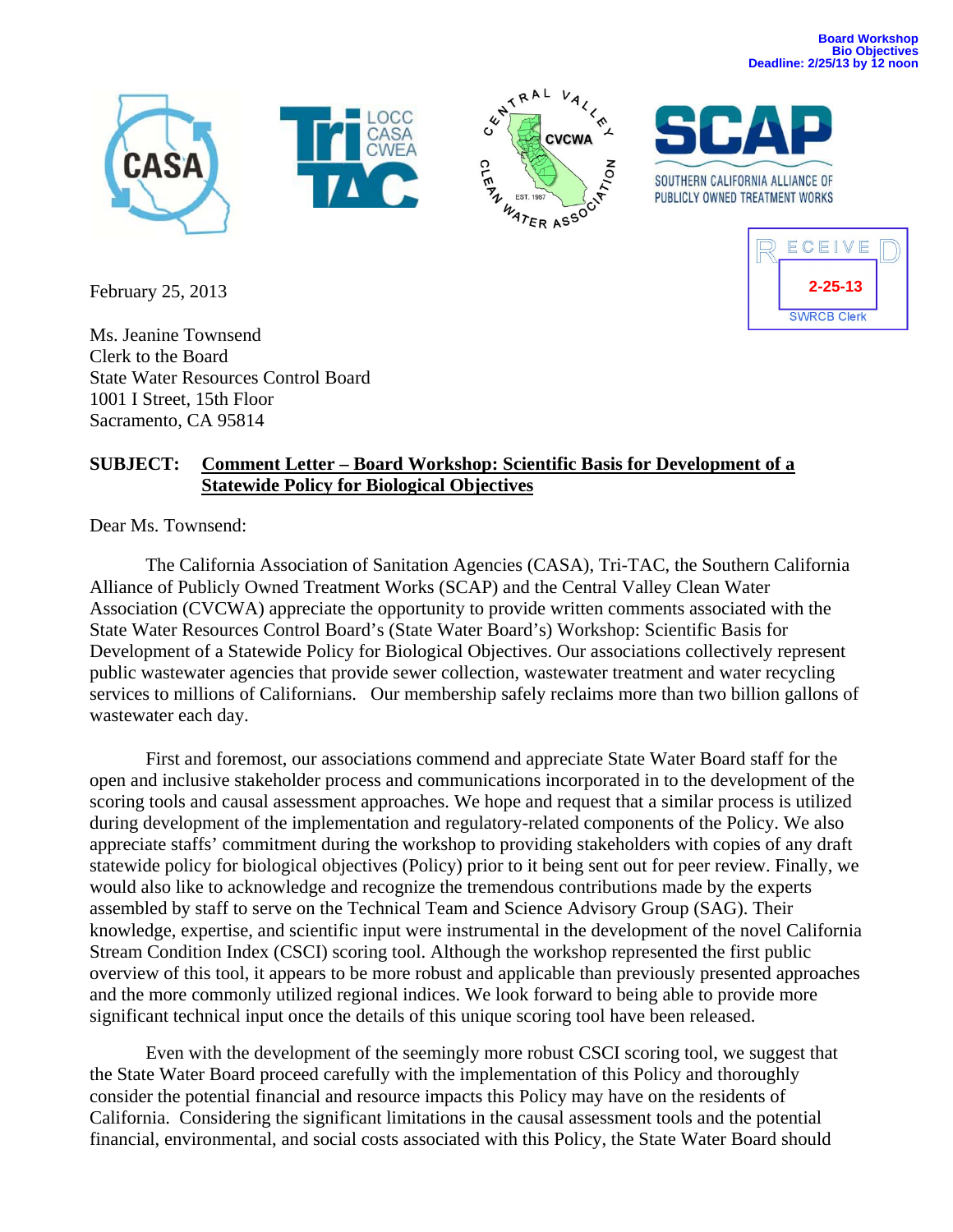avoid incorporation of any Policy-related implementation components that cannot reliably be expected to achieve reasonable beneficial use goals. Additionally, impacts to beneficial uses not typically recognized by the State Water Board should also be considered and carefully evaluated as staff moves forward with development of the implementation provisions. Examples that should be a part of this discussion include flow alterations associated with recycled water use and deliveries, as well as stream modifications associated with flood control. Many channels are constructed and/or altered to move and deliver recycled water or to protect life and property during flooding. This anthropogenic and necessary channel modification by itself is a stressor known to alter benthic macroinvertebrate populations, and if not carefully addressed, could be impacted as a result of this Policy.

Since formal documents are not available during this comment submission period, the following comments and perspectives are based on our understanding of Policy elements as presented in Stakeholder Advisory and SAG meetings as well as additional conversations with State Water Board staff and members of the Technical Team:

- 1. An evaluation of current causal assessment tools that included development and examination of new alternative tools by the Technical Team and stakeholders found that these tools were limited in their ability to identify specific causes impacting benthic macroinvertenbrates (BMIs), even in well monitored, "data rich" reaches, when the stressors influencing those reaches are believed to be chronic and systemic. Sound biological objectives in the absence of robust and reliable causal assessment tools have no value. BMIs are not "pollutants" and are known to respond to a wide range of natural and anthropogenic stressors, including stressors that the State Water Board is not willing and/or not authorized to control. Therefore, it is imperative that sound and robust causal assessment tools be developed that can reliably identify specific stressors impacting a stream. **We request that the State Water Board commit the necessary resources to retain the Technical Team and SAG to provide scientific input into development of sound causal assessment tools.**
- 2. It is anticipated that current funding commitments are expected to allow for the development of a "black box" California Environmental Data Exchange Network (CEDEN) module for processing bioassessment taxonomic data combined with latitude and longitude coordinates that will seamlessly calculate CSCI scores. However, conversations with members of the Technical Team have indicated that there is currently no funding available to develop, support, and maintain an FTP or other appropriate residence for the component tools including the reference database, R scripts, and other the tools that would allow capable individuals to perform and verify these calculations independently. Furthermore, development of the CEDEN tool is anticipated to take many months to complete. In the meantime, interested stakeholders will not have access to any scoring tools required to conduct their own evaluations. **We therefore request that the State Water Board provide the necessary efforts and funding to make the component tools available as soon as possible so that stakeholders (regulators, regulated, and NGOs) can start to effectively evaluate the scoring tool.**
- 3. Some stakeholders remain concerned that even with the recent addition of reference locations from underrepresented eco-regions, expectations for some streams (low slope, large watershed, unusual or unique geology, etc.) may not be appropriate. Members of the Technical Team have indicated that formal tests of applicability are possible with the new scoring tool, but these tests have not been developed. Furthermore, such an evaluation would require access to the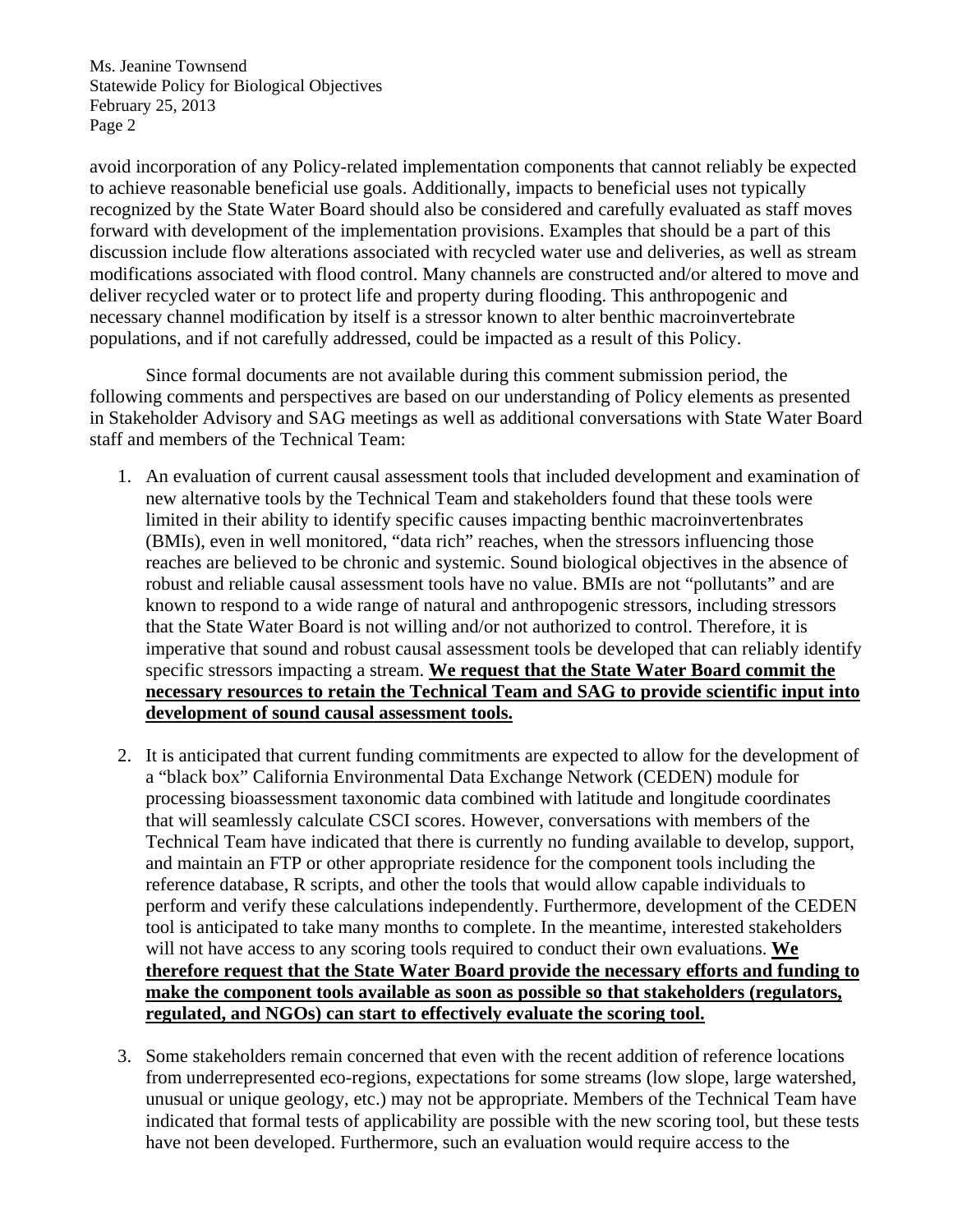statewide data base and component tools. **In addition to providing stakeholder access to the component tools described above, we also request that the State Water Board utilize the Technical Team and SAG to develop formal applicability tools and assist in evaluating and providing input into these and other potential shortcomings**.

- 4. Scientific input is needed to evaluate whether or not "expectations" (however they are ultimately derived as a result of this Policy) can be reasonably achieved for streams. While it is anticipated that "expectations" for modified streams are likely to be different from those in undeveloped areas, technical insight is needed to determine if such "expectations" can be reliably achieved and if so, whether or not those "expectations" represent a significant improvement in the aquatic life beneficial use. **We therefore request that the State Water Board continue to retain and support the Technical Team and SAG during discussions on where objectives may be applied and what those objectives should be to provide the necessary technical guidance to help inform the regulatory applicability of the Policy.**
- 5. During the development of the observed over expected (O/E) component of the scoring tool, the SAG advised that rare species, those with less than a 50% probability of occurring at a site, should be excluded because including them increases the "noise" relative to the signal and results in decreased overall precision. However, with the modeled multi-metric index (MMI) component of the scoring tool, the complete taxa list (rare and common species) are utilized. A cursory observation of limited CSCI data indicates that the MMI component tends to score lower than the O/E component. While the two components scoring different is not unexpected, it would be concerning if one component typically scored less than the other. If such a bias exists, it may be a function of the increased signal to noise associated with incorporation of "rare" taxa into the MMI component. Since the CSCI is an average of the two scoring components, we are concerned that a systematic bias associated with increased "noise" in one component could ultimately result in an inaccurate assessment of the overall CSCI. For example, in some instances, the O/E component scored 1.5 (50% better than expected) which was then averaged with an MMI component score of 0.5 (50% lower than expected) resulting in a CSCI score 1.0 (100% of reference condition). In these cases, could the inclusion of rare taxa and associated increase in "noise" in the MMI component or the exclusion of rare taxa in the O/E component be confounding the overall assessment and are there techniques to address the apparent discrepancy? **We ask the State Water Board to request an evaluation by the Technical Team and SAG on this possible bias in the scoring tool.**
- 6. As this effort moves away from the development of the scoring tool and more into policy considerations associated with implementation, we strongly request that the State Water Board retain the Technical Team and SAG. Early on in the process, the SAG expressed an interest in knowing how the tool is likely to be implemented in a regulatory context in order to better help them more effectively provide input. This is particularly important in addressing and quantifying uncertainty. Significant uncertainty still exists regarding how and where the biological objectives identified in this Policy will be used in identifying impairment (303(d) listing), application of causal assessment tools, and associated management actions. Therefore, it will be necessary to reconvene these experts to assess whether or not the tool is robust and reliable enough to support potential regulatory actions in all areas the State Water Board ultimately intends to apply the Policy. For example, it is still unknown if the Policy will apply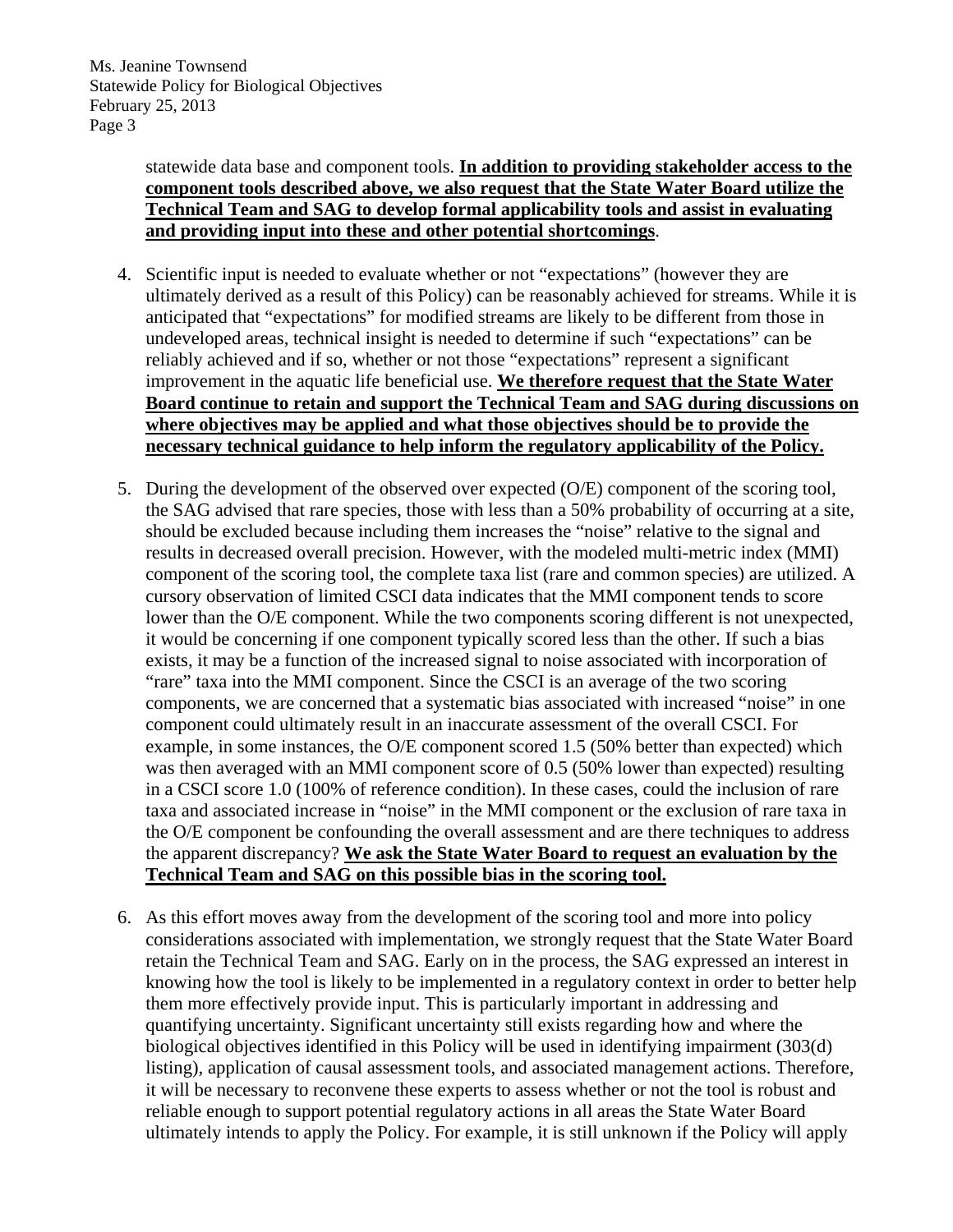reference expectations to all waters or if some eco-regions will be exempted entirely or whether alternative regulatory approaches, such degradation prevention or "best attainable" expectations could be ultimately selected. **It is our opinion that the Technical Team and SAG could provide significant technical input into where the tools are most reliable, where alternative approaches may be most useful, and what expectations are reasonable for specific habitat conditions, such as modified channels. We ask the State Water Board to actively utilize the Technical Team and SAG to provide such input.**

- 7. The SAG clearly indicated that the setting of CSCI impairment thresholds was purely a policy decision with no scientific or technical basis. For individual pollutants, impairment thresholds are set at a level with some clear connection to an aquatic life or human health effect. However, with biological objectives, the selection of an impairment threshold is an arbitrary decision based on an arbitrarily selected degree of allowable deviation from the "expected" reference condition, which is in itself highly uncertain (i.e. while all reference sites should be "expected" to score 1.0, actual CSCI scores at reference locations vary from about 0.3 to 1.4). While utilizing percentiles or standard deviations from a reference distribution provides some level of mathematical objectivity, the setting of an impairment threshold still ultimately comes down to a simple choice with no biological or ecological significance. For example, if the State Water Board would prefer to have more streams identified as "impaired", they can simply set the threshold at one standard deviation from reference condition. If they would like to have fewer streams identified as "impaired", they could set the threshold at three or four standard deviations from reference condition. Conversely, the setting of a biological impairment threshold could be determined by deciding how many non-impaired reference streams the State Water Board is willing to incorrectly identify as "impaired". If it is desirable to identify very few reference streams as "impaired", then the State Board could set the threshold at three or four standard deviations from reference expectations. If it is more beneficial to increase sensitivity at the expense of identifying a significantly high number of reference streams as "impaired", then they could alternatively set the threshold at one standard deviation from reference condition. **We recommend that the State Water Board consider using the percentile or standard deviation approach as a means of prioritizing streams and reserve the identification of "altered" or "impaired" to only those locations falling below the lowest CSCI score observed in the reference pool. This would prevent identifying any reference stream as impaired and identify (and prioritize) the most significantly impacted streams.** Streams scoring above this threshold, but below one standard deviation of reference condition could be categorized as being on a "watch list". If additional categories are desired, they can easily be accommodated by using intermediate thresholds.
- 8. Natural disturbances such as fire, decreased and increased flows associated with drought and storm events, and even large scale climate changes have been documented or suspected to have extremely large, and in some cases long lasting impacts on biological condition. By using a tenyear indexing period when selecting reference locations, some of these disturbances may have been incorporated to some degree into the setting of reference condition and may actually partially explain why the range of CSCI scores in reference streams is so large (CSCI scores ranging from about 0.3 to 1.4). However, there has been no detailed discussion on how to account for these expected, natural changes in biological condition observed at a test site using data collected over a much shorter time period. Even more frequent and localized natural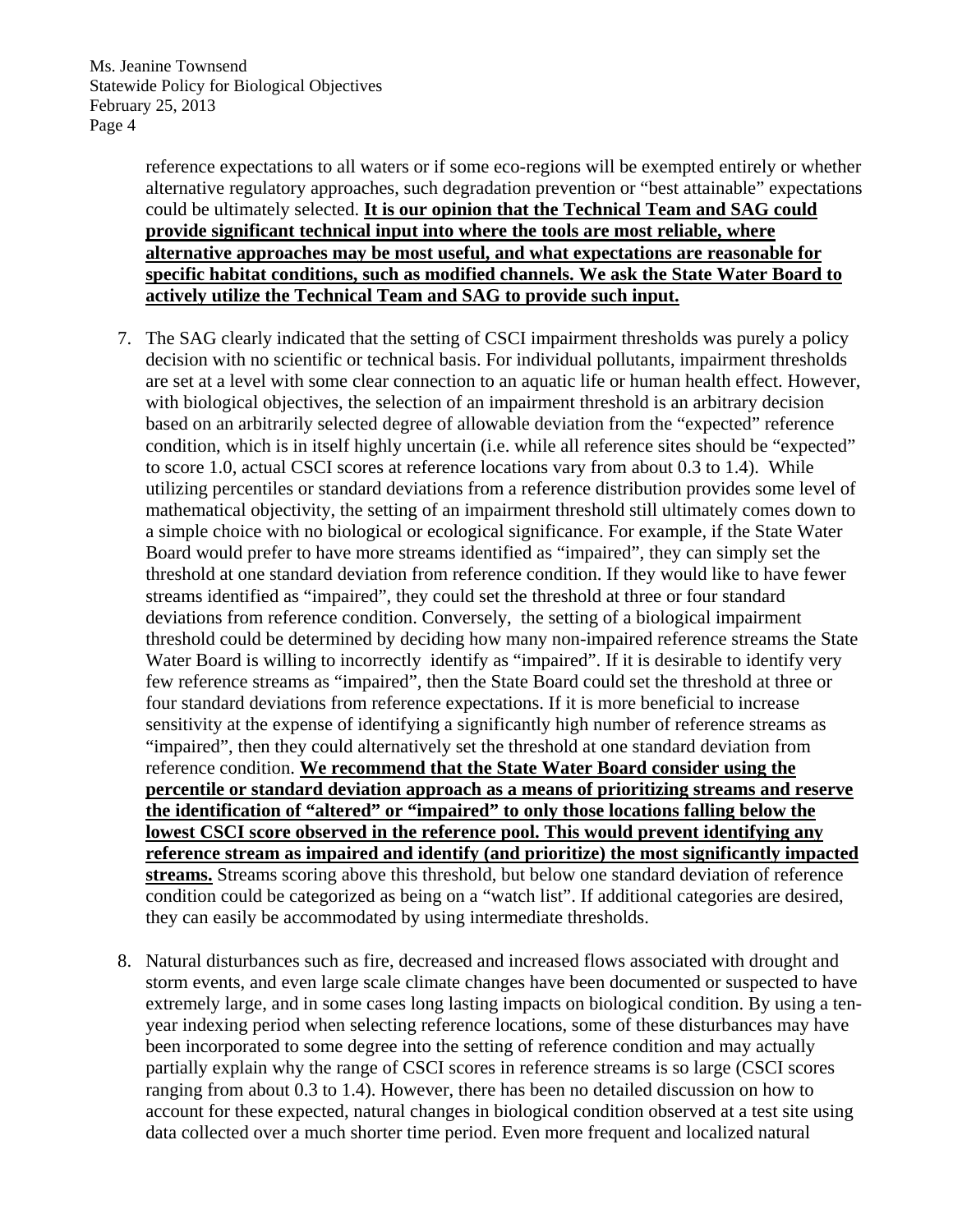> changes such as those associated with the annual variations in precipitation appear to not have been adequately addressed. In development of the tool, precipitation as a long-term average (10-year average precipitation) was incorporated, but was not a determined to be a significant driver of expected biological condition. However, more short-term and natural annual drought and flooding events were not evaluated. While the long-term (10-year) average precipitation is relatively constant, inter-annual precipitation across much of the state is best characterized as a multiyear cycle of widely fluctuating precipitation rates. For example, in southern California, 61 out of the previous 133 years exhibited annual rainfall rates that differed from the long-term average by over 30%, and a cursory review of precipitation patterns for San Francisco and San Diego revealed a similar pattern. Since it is well documented that short-term scouring events associated with significant storm events can have a substantial impact on benthic macroinvertebrates, it is critical that the community changes associated with natural stressors be documented and addressed in either the scoring tool, the implementation approaches, or both. **We request that the variability of the CSCI associated with natural disturbances, particularly with inter-annual fluctuations in rainfall associated scouring event, be evaluated.**

- 9. In response to Board Members' questions at the Workshop and in discussions at the Stakeholder Group meetings, the Technical Team clearly indicated that a fish community index to evaluate biological condition would be infeasible in California. California has relatively few remaining native fish species and the majority of streams and lakes in the State are dominated by introduced non-native species, many of which provide significant angling recreational benefits. The State Water Board lacks the ability to eradicate the dominant non-native fish species in the State such as largemouth bass, catfish, bluegill, and brown trout. This list only represents a fraction of the non-native fish species that may be creating barriers and making restoration of fish communities impossible. Moreover, any such attempt at doing so would be perceived as extremely unpopular with the recreating public and other state agencies. Therefore, development of a native fish index has not been pursued in favor of the benthic macroinvertebrate and algal community indices with the understanding that the fish communities in nearly all of California's streams will always be biologically "poor". For this reason, if the intent of this Policy is to restore the biological condition of California's streams, it will fail in nearly all instances, even if invertebrate communities achieve a high level of ecological function. **In recognition of this ecological limitation, the State Water Board should more clearly and directly identify the specific intent and goal of this Policy so that a Policy can be drafted that will be likely to achieve those goals.**
- 10. During the January workshop, the Executive Officer of the San Diego Regional Water Board indicated in his presentation that this Policy is greatly needed in his region as a tool that will help in prioritizing streams in the region. Coincidently, a stakeholder group member also testified at that workshop that they were supportive of development of this Policy as a valid and workable tool for prioritizing streams. Considering that this Policy, and in particular the scoring and eventual causal assessment tools incorporated into this Policy, represent a novel approach for addressing biological condition, the State Water Board should carefully consider how it is implemented. For some, the most significant emphasis should be in identifying those streams that are those currently scoring extremely high to help prioritize management actions to protect the resource. Others desire a tool that is capable of identifying streams marginally different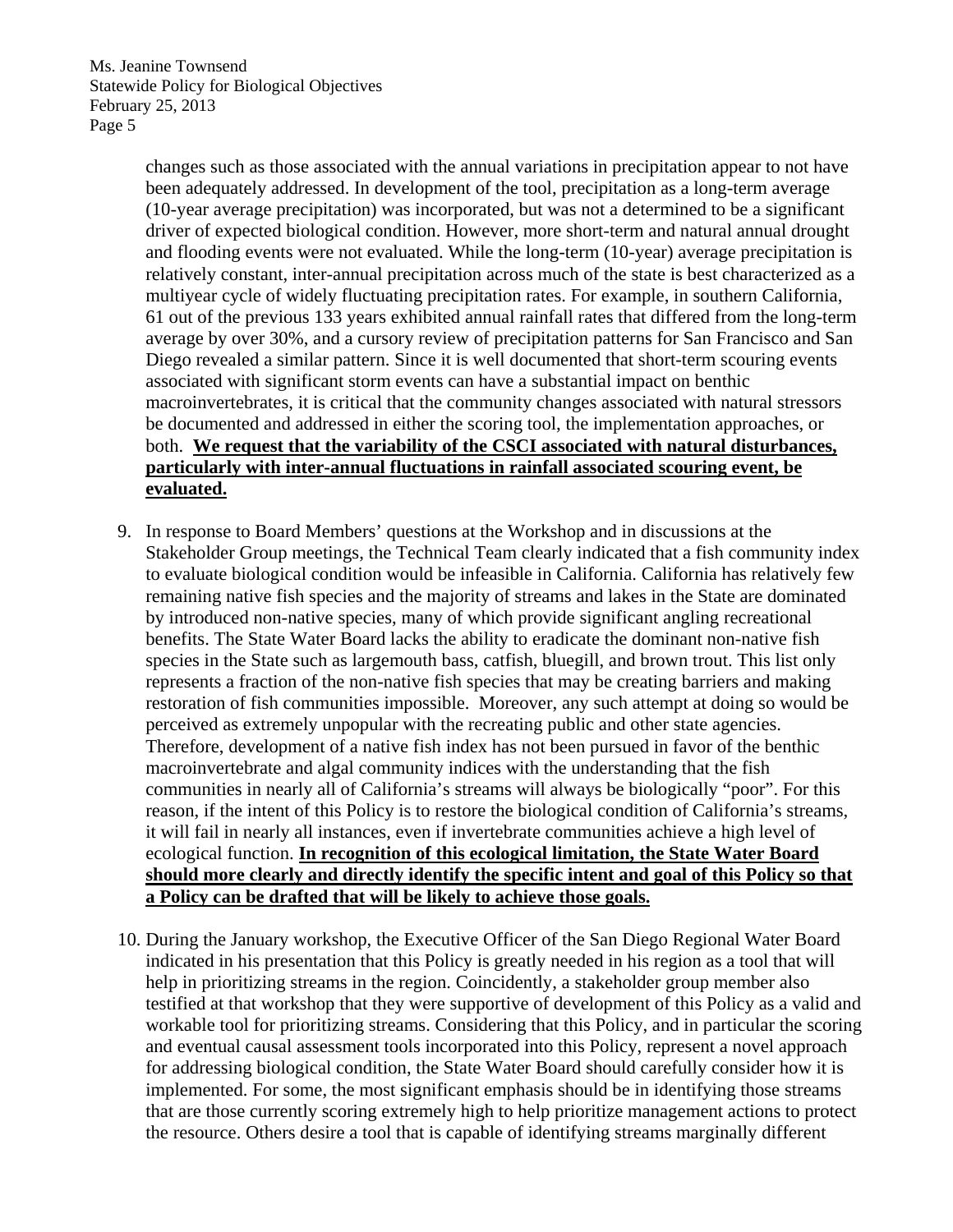> from reference to aid in supporting management actions most likely to result in a tangible improvement in beneficial uses. However, if the Policy ultimately sets a numeric target to assess a narrative Basin Plan Objective, the Policy will fall short of Regional Water Boards' and other's expectations that this will serve as a tool to effectively assist them in prioritizing streams. Instead of being able to allocate resources where they can be most effective or most needed, the Clean Water Act would obligate that all streams not meeting the arbitrary threshold would need to be addressed. This would result in resources being unnecessarily spread out across all streams failing the arbitrary threshold, with no leeway to focus efforts and resources on priority streams. **We therefore recommend that the State Water Board pursue a Policy approach that utilizes the technical tools to prioritize streams instead of using it to make formal impairment decisions under the Clean Water Act.**

- 11. In keeping with pursuing a prioritization approach, consideration should also be given to phasing implementation of the Policy. Under such a phased approach, the initial use of the Policy would be to incorporate monitoring and scoring with the new tools followed by establishment of priority classifications. Presumably, initial management priorities would be limited to the highest scoring streams in which reference conditions are attained. These streams potentially represent vulnerable and ecologically important areas and are the areas where existing causal assessment tools and corrective actions are most likely to be successful. In later phases, the Policy could be better developed using information learned from earlier phases including the effectiveness of management practices, reliability of achieving the desired biological condition, costs and other insights with the intent to eventually expand usage to other regions and areas. This will initially restrict use of the objectives and causal assessment tools to areas where there is little disagreement as to their applicability and where successful causal identifications are most likely to be obtained. Subsequent phases to extend applicability where appropriate can then be considered and developed utilizing the lessons learned and new tools developed during the previous phases as more information on the appropriateness of applying biological objectives to these areas is obtained.
- 12. State Water Board staff and the technical experts correctly assert that poor habitat condition is the likely cause of many if not most of the biological impairments in California, particularly in areas with significant urban and/or agricultural development. In southern California and elsewhere in the State, many perennial and wadeable streams are channelized. Such channel modifications greatly impact reasonable biological expectations. Setting reference expectations based on minimally impacted land use conditions for these modified habitats is generally accepted as being unreasonable, but setting some alternative intermediate expectation other than reference condition would also be unsupportable biologically and functionally arbitrary, unless beneficial use designations are also modified to reflect actual habitat conditions.

It is important that the State Water Board carefully consider the reason that these streams have been so heavily modified. For example, in the Los Angeles Region, the Los Angeles River historically meandered year to year between ocean outlets on Santa Monica Bay (Ballona Creek) and San Pedro Bay. It was also common for the San Gabriel River during high flow periods to actually join with the Los Angeles River. However, after disastrous floods in 1914, 1934, and 1938 that killed more than 100 residents and destroyed 5,600 homes, these rivers were channelized and headwaters dammed to protect people and property. Since that time,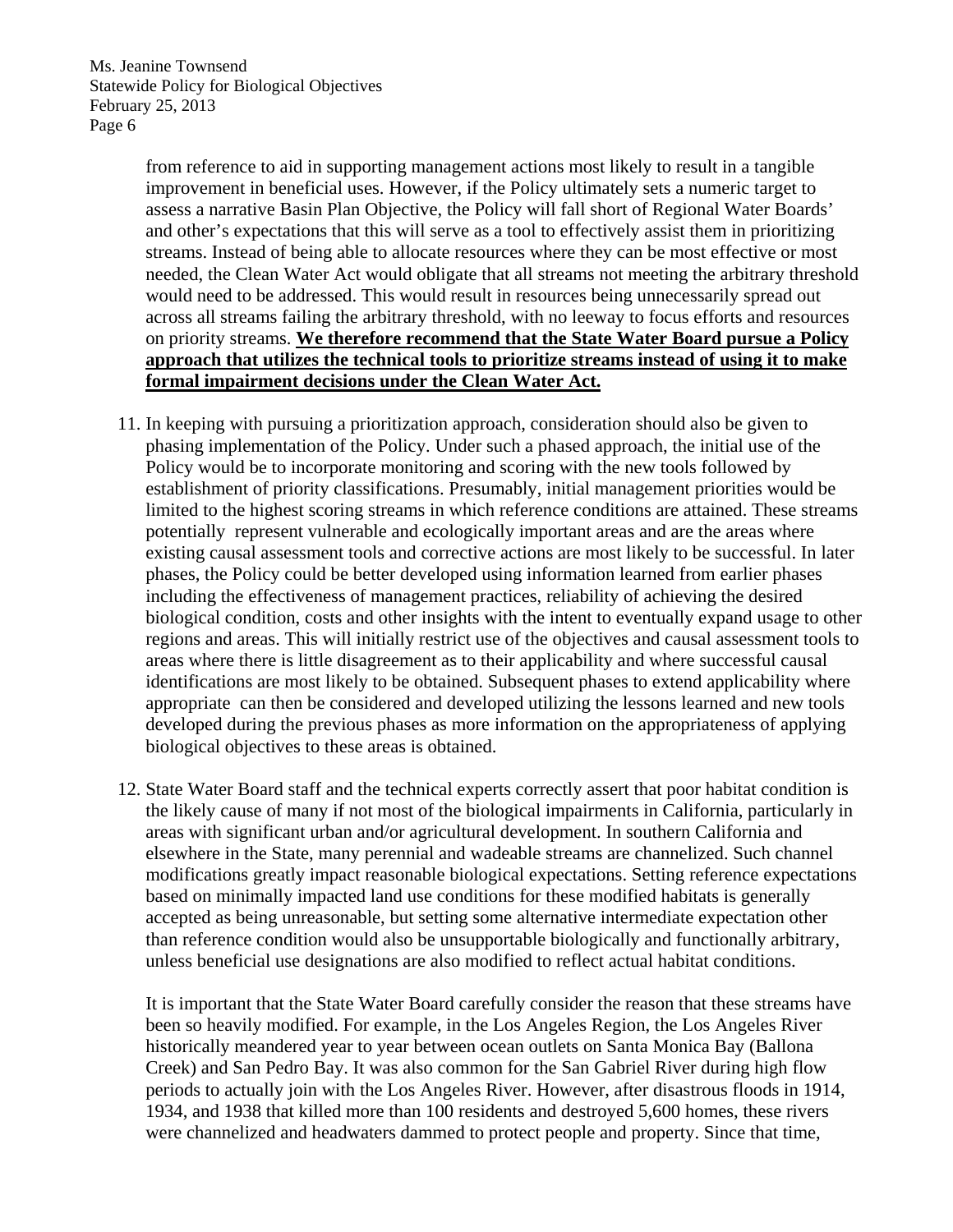> significant stretches of land along these rivers have been developed and currently support safe housing and industry, protecting hundreds of thousands of people in the region. Even now, these channels run full during large storm events while still protecting the community from flooding. Reasonably foreseeable control measures to improve biological condition in these channels include potential addition of cobble substrate, removal of armoring, and planting of vegetation. However, such measures will also decrease the capacity and capability of these structures to provide adequate flood control protection. Therefore, these controls could be expected to have drastic and possibly tragic impacts on housing, roads, industry, recreation, other vital infrastructure and the economies that rely on these services due to the expected decrease in flood control capacity. **Therefore, the State Water Board should carefully evaluate the efficacy of setting biological objectives that may result in the need to alter or to reduce capacity of modified channels providing vital and necessary public services such as flood control, water supply, agricultural drainage, and other critical services.**

13. Statewide biological objectives could have the unintended, but reasonably foreseeable consequence of limiting growth and expansion of recycled water projects through restrictions on the ability to obtain necessary permits for new or expanded projects or through the "artificial" establishment of a perennial stream subject to the provisions in the Policy where they did not previously exist. Clearly, the potential impacts associated with decreasing and increasing flows on macroinvertebrates have the potential to be significant, but have been largely unstudied. Water agencies are currently looking into new and potentially large groundwater recharge projects in a continuing effort to provide safe and reliable water for the State, and many POTWs are looking to expand recycled water uses in and near their communities. Such projects can be expected to reduce recycled water discharges into some stream reaches, while potentially increasing discharges in others due to the use of existing stream channels to transfer water to recharge and recycling projects. Uncertainty associated with potential macroinvertebrate impacts due to such water movements could lead to delays or even abandonment of these vital projects.

To compound these issues, current and future water conservation efforts have and will continue to result in over-all decreases in POTW discharges, which will reduce flows into streams. Uncertainty over potential impacts on the macroinvertebrate community, particularly in areas with extensive stream channel modifications already in place, should not impede water conservation efforts. Impacts to water supply and water delivery will have significant and far ranging consequences throughout the state. Limitations and/or restrictions on water recycling and recycled water movement as a result of biological objectives would place increased demands on current water supplies, which are already under significant stress due to the dependence in much of the State on imported water supplies and the growing impacts of climate change. This could have drastic effects on California's \$36.2 billion a year agricultural industry as the cost of water increases and more limited and less reliable water resources are diverted away from farming. This will result in increased food prices in California and across the nation as California provides over one half of the fruit and vegetable crops in the U.S. Such restrictions will also limit housing, industrial, and economic growth. Increased water recycling will allow for more sustainable residential and industrial development, but restrictions in response to uncertainty in meeting biological objectives could limit these opportunities. **Therefore, the State Water Board should carefully evaluate the efficacy of setting**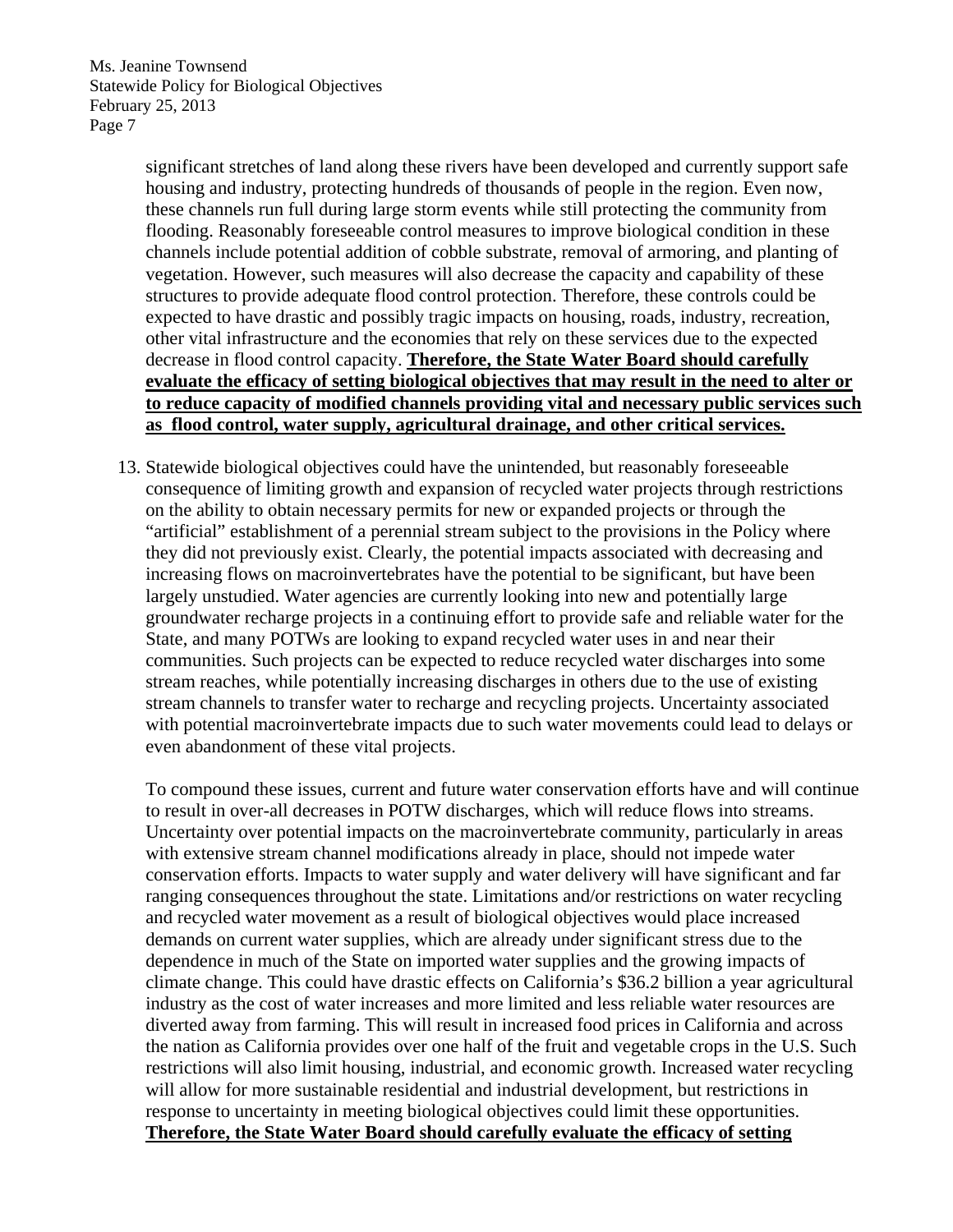## **biological objectives that may result in restricting recycled water projects, expansion of existing recycled water programs, and the ability to utilize channels and streams for delivery of recycled water.**

- 14. State Water Board staff recognize that reference biological expectations for some perennial and wadeable streams are not reasonable and have proposed alternatives that would establish an intermediate biological threshold lower than that of reference condition ("best attainable") for these streams. This approach functionally "tiers" the biological expectation to some lower level even though the designated aquatic life beneficial use for the stream may remain the same as those in a more pristine or reference state. We believe that a more systematic approach that would ensure that beneficial uses and water quality objectives are appropriately matched is to create additional subcategories of the aquatic life use and apply them as appropriate within each region, similar to an approach that has been successfully incorporated into Ohio's regulatory program that uses "tiered aquatic life uses" (TALU). In Ohio, the biological expectation has been adjusted up or down based on what is minimally necessary to support the tiered beneficial aquatic life use, recognizing that not all streams and channels should be expected to support the same beneficial use. Another approach would be to include a subcategory such as "Limited Warm Freshwater Habitat," defined by the Santa Ana Regional Water Quality Control Board to be waters "which support warmwater ecosystems which are severely limited in diversity and abundance as the result of concrete-lined watercourses and low, shallow dry weather flows which result in extreme temperature, pH, and/or dissolved oxygen conditions. Naturally reproducing finfish populations are not expected to occur in Limited Warm Freshwater Habitat Waters." (Santa Ana Region Basin Plan, Chapter 3, p. 4) State Water Board staff are proposing to tier/reduce the biological expectation knowing that meeting such an expectation will still not support the highest level of the desired beneficial use (or meet the narrative biological objective) because the beneficial use will remain unchanged. Therefore, the "best attainable" threshold becomes an arbitrary target that will not result in attainment of the biological objective and may or may not be necessary to support the desired aquatic life beneficial use. **For these reasons, it is imperative that the State Water Board evaluate an alternative that includes modifying both beneficial uses and water quality objectives to match those uses.**
- 15. There have been many discussions regarding how and where this Policy may apply. Some are expecting a tool that will help prioritize streams for more focused management actions. Others are interested in using the Policy to prevent biological condition degradation in currently high scoring streams, while still others anticipate that the Policy will result in regulatory mandated restoration of impacted streams. While we appreciate the opportunity to comment on the draft Policy before submittal to peer review, it would be helpful if the State Water Board could prepare and distribute a preliminary "straw man" outline of the regulatory and implementation components including where and how this policy is expected to be implemented well in advance of the preparation of the draft Policy. This will allow stakeholders including regulators, the regulated community, the Technical Team, SAG experts, and others to provide early input and identify potential technical limitations based on intended regulatory uses.